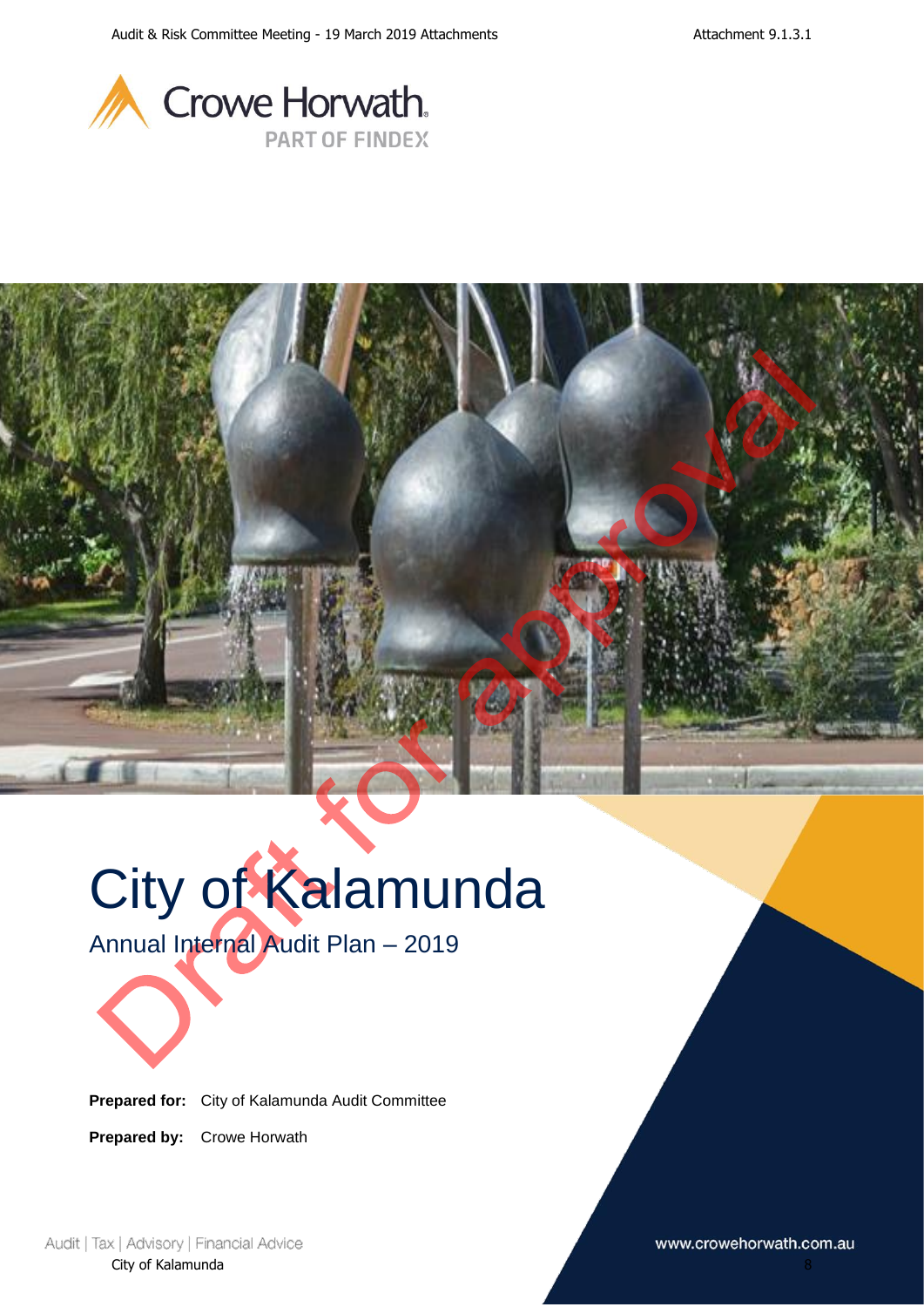

### **Contents**

|                  | <b>Executive Summary</b><br>the contract of the contract of the contract of the contract of the contract of the contract of |   |
|------------------|-----------------------------------------------------------------------------------------------------------------------------|---|
| 1.1              |                                                                                                                             |   |
| 1.2 <sub>1</sub> |                                                                                                                             |   |
| 1.3              |                                                                                                                             |   |
| 2.               | Internal Audit Plan - 2019 Indicative Project Scopes                                                                        | 5 |
|                  | Appendix 1 – Amendments to the Internal Audit Plan                                                                          |   |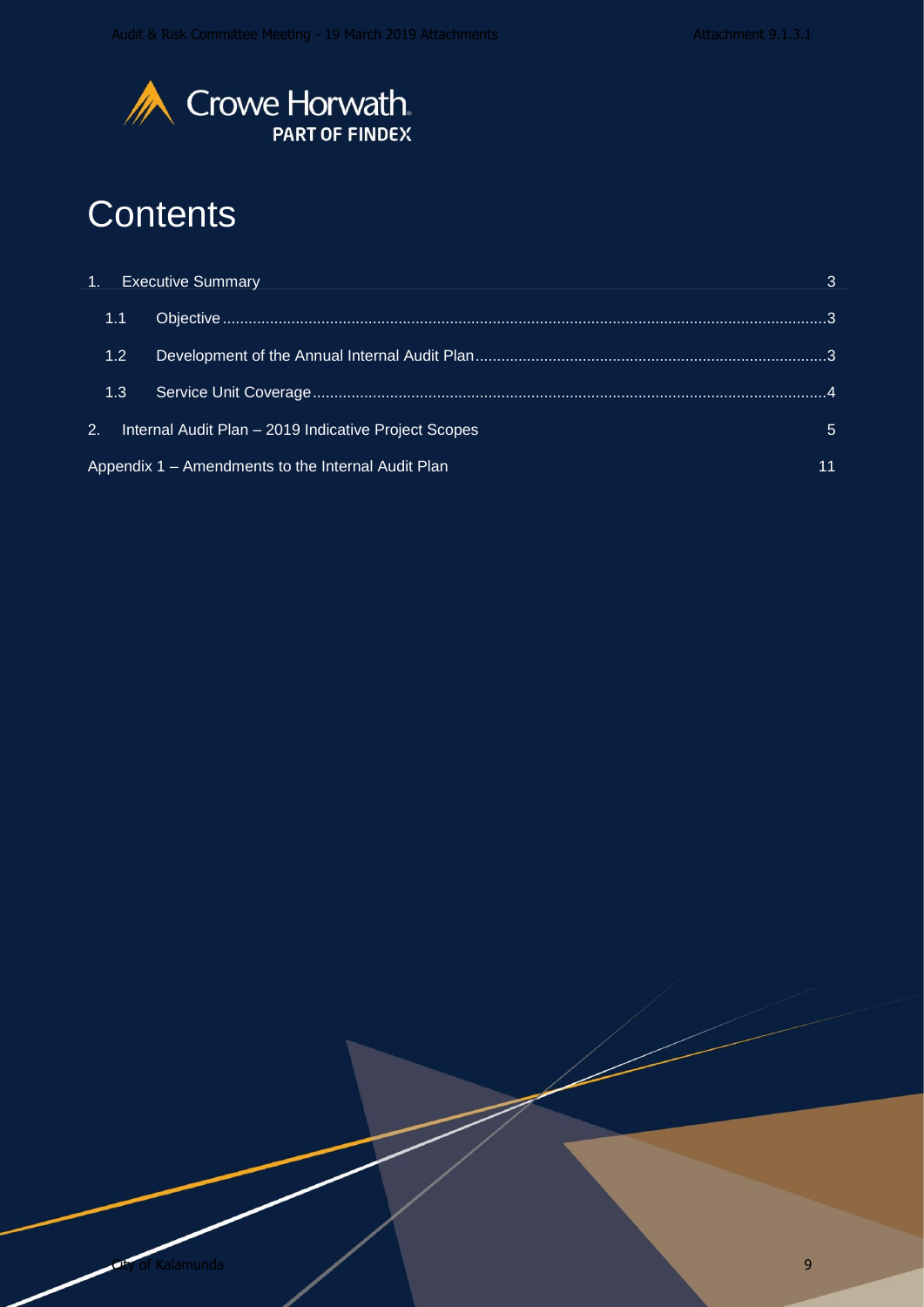

## <span id="page-2-0"></span>1.Executive Summary

### <span id="page-2-1"></span>1.1 Objective

The City of Kalamunda (the City) has contracted Crowe Horwath to provide internal audit services to assist the City with its internal control systems, risk management and compliance activities.

In accordance with the City's internal audit contract specification, this plan presents the Annual Audit Plan for 2019.

### <span id="page-2-2"></span>1.2 Development of the Annual Internal Audit Plan

On 16 January 2019, Crowe Horwath met with the Manager Financial Services and Acting Director Corporate Services to discuss the internal audit coverage for the year 2019. This Annual Internal Audit Plan sets out the scope of the planned work to be undertaken by Internal Audit for the City for 2019.

As a result of those discussions the accompanying draft plan has been prepared for the consideration of the Audit Committee. The Internal Audit Plan is a broad planning document.

As part of our Internal Audit Methodology, prior to commencing any reviews, we will prepare a Memorandum of Audit Planning (**MAP**) for each project. The MAP will detail the background to each review, approach to be undertaken to the work required, objectives of the review and strategies (procedures) to ensure the objectives are met.

An indicative scope for each review to be completed in 2019 is also included in this Annual Internal Audit Plan.

We will submit the MAP to management for approval before work is undertaken to ensure there is a clear understanding of the nature and scope of work to be provided.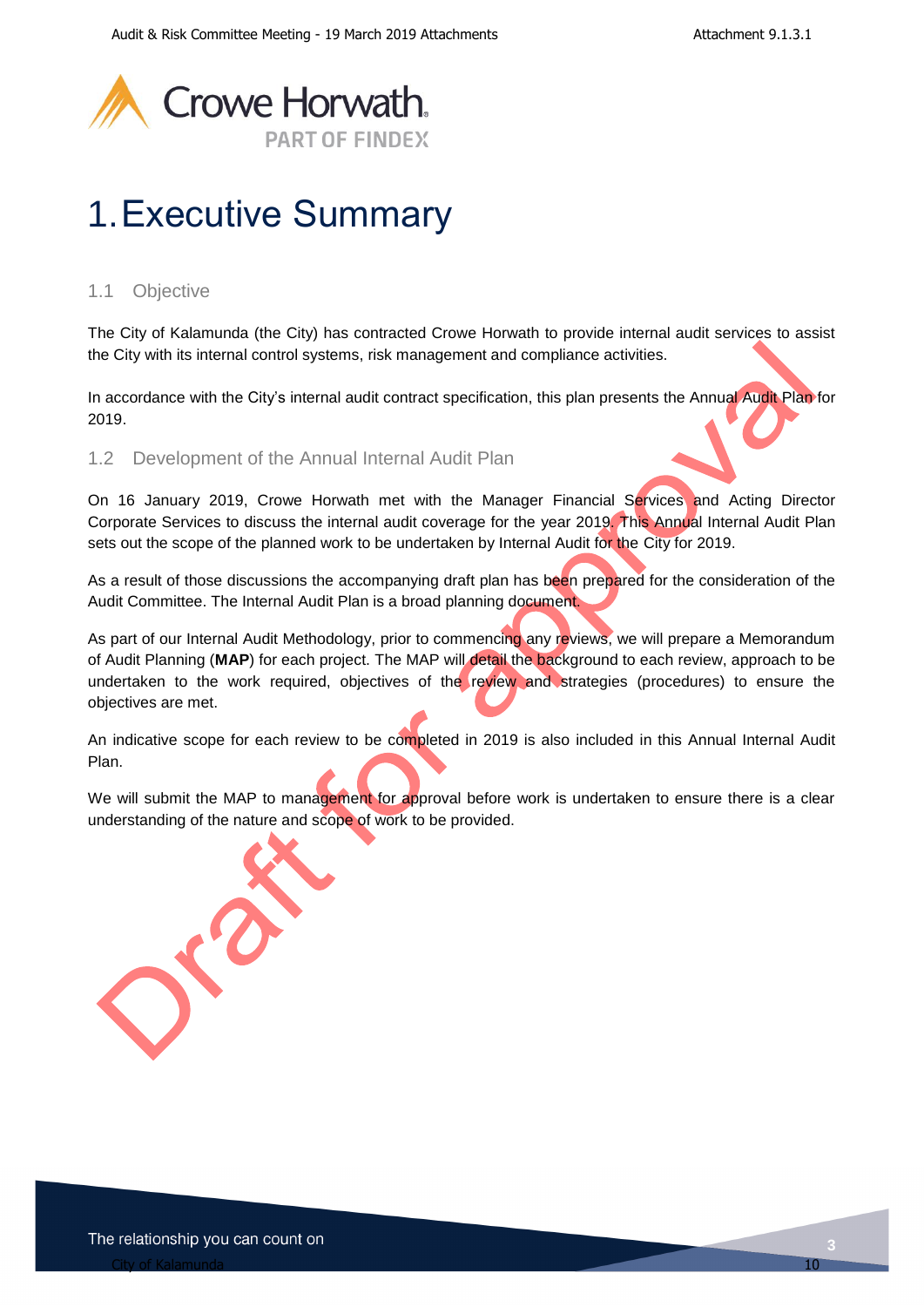

### <span id="page-3-0"></span>1.3 Service Unit Coverage

The following summarises the indicative coverage of Internal Audit Projects across the functional areas of the City for 2019.

| <b>Functional area</b>      | 2019                                                                                                      |  |
|-----------------------------|-----------------------------------------------------------------------------------------------------------|--|
| <b>CEO Office</b>           | Policies and Procedures (Phase 1) - Deferred from the 2018 Internal<br>٠<br><b>Audit Plan</b>             |  |
|                             | Policies and Procedures (Phase 2) - Deferred to 2020<br>٠                                                 |  |
|                             | $\blacksquare$<br>Relationship between Elected Members and Administration - Deferred<br>to 2020           |  |
|                             | Advisory Committee - Deferred to 2020<br>٠                                                                |  |
|                             | <b>Customer Service</b><br>п                                                                              |  |
|                             | Advocacy - Deferred to 2020<br>п                                                                          |  |
|                             | <b>Workforce Planning</b><br>п                                                                            |  |
|                             | Human Resource Management<br>п                                                                            |  |
|                             | Occupational Health and Safety (OHS) (Part 1) - Brought forward from<br>п<br>the 2020 Internal Audit Plan |  |
| <b>Corporate Services</b>   | Contract Management - Deferred from the 2018 Internal Audit Plan<br>п                                     |  |
|                             | <b>Procurement and Tendering</b><br>٠                                                                     |  |
|                             | General Financial Controls (excluding Procurement and Tendering)<br>٠                                     |  |
|                             | <b>Risk Management</b><br>п                                                                               |  |
|                             | <b>Cyber Security</b><br>п                                                                                |  |
|                             | <b>Cloud Migration</b><br>٠                                                                               |  |
|                             | Sustainable Environment<br>٠                                                                              |  |
|                             | ICT Governance - Brought forward from the 2020 Internal Audit Plan<br>٠                                   |  |
| <b>Development Services</b> | Business Continuity Planning (BCP) and Disaster Recovery (DR)<br>٠                                        |  |
|                             | <b>Bushfire Management</b><br>٠                                                                           |  |
|                             | <b>Emergency Management</b><br>٠                                                                          |  |
| <b>All Functional Areas</b> | Business Unit Review - Deferred to 2020<br>٠                                                              |  |
|                             |                                                                                                           |  |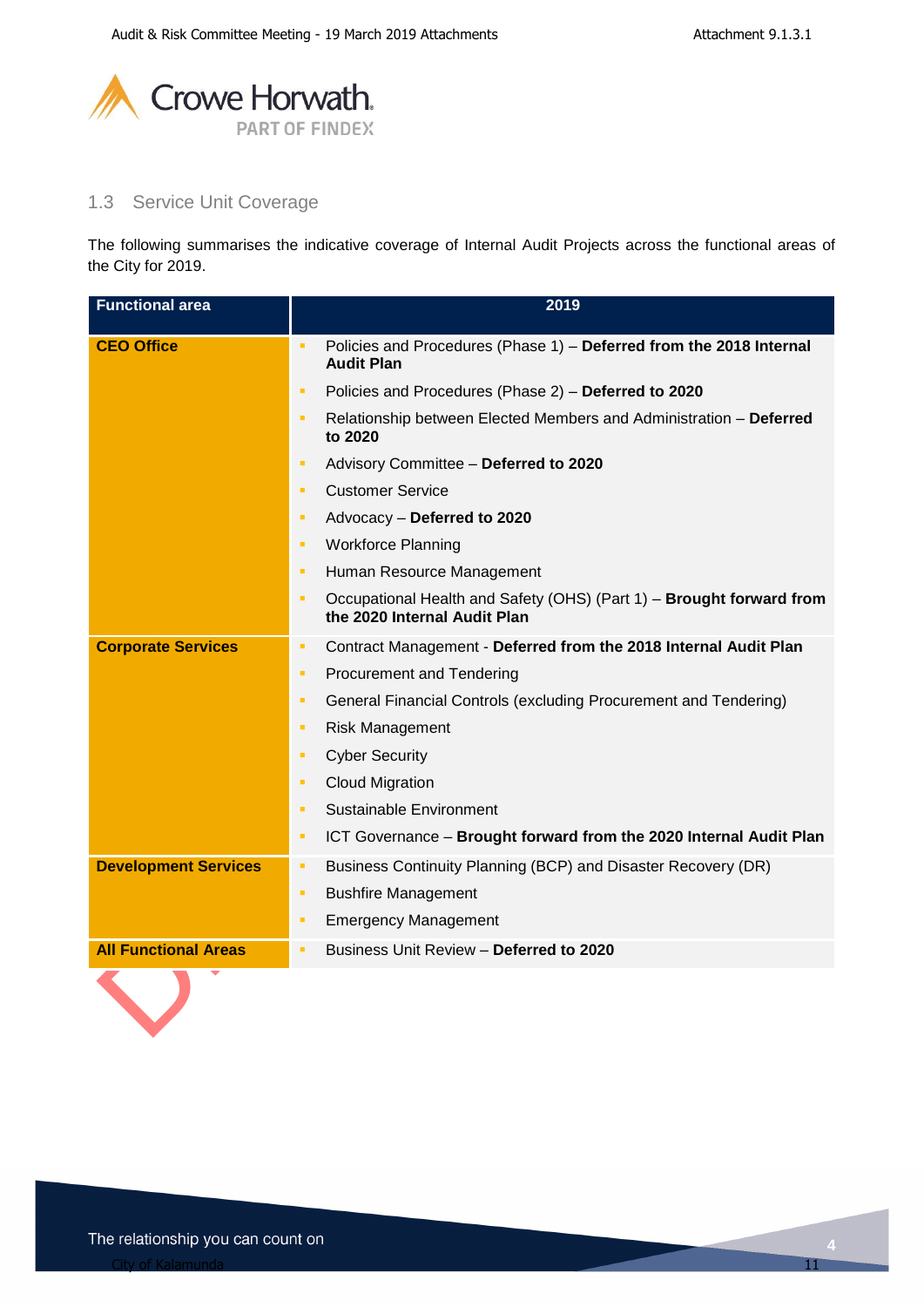

# <span id="page-4-0"></span>2.Internal Audit Plan – 2019 Indicative Project Scopes

|              | <b>Internal Audit Projects</b>                                                                                                                                                                                                                                                                                                                                                                                                                                                                                                                                                          | <b>Estimated</b><br><b>Hours</b> | <b>Timing</b> |
|--------------|-----------------------------------------------------------------------------------------------------------------------------------------------------------------------------------------------------------------------------------------------------------------------------------------------------------------------------------------------------------------------------------------------------------------------------------------------------------------------------------------------------------------------------------------------------------------------------------------|----------------------------------|---------------|
|              | <b>Office of the Chief Executive Officer</b>                                                                                                                                                                                                                                                                                                                                                                                                                                                                                                                                            |                                  |               |
| $\mathbf 1$  | <b>Policies and Procedures (Phase 1)</b><br>An audit is to be undertaken to conduct a gap analysis of the City's<br>policy framework.<br>The audit will include:<br>List of policies and procedures, including legislative<br>1.<br>requirements, retained by the City.<br>2. Maintenance of policies and procedures, including the process<br>of updating and reviewing the relevant policies and procedures.<br>Relevance of current policies and procedures retained by the<br>3.<br>City.<br>4. Accessibility of policies and procedures to employees.                              | 40                               | Q4 2019       |
| $\mathbf{2}$ | <b>Customer Service</b><br>An audit is to be undertaken to assess the adequacy and<br>effectiveness of customer service.<br>The audit will include:<br>Key performance indicators for customer service.<br>1.<br>Management information and reporting is in place for key<br>2.<br>areas.<br>3. Strategy, internal guidance and the Customer Service Charter<br>and Standards.<br>Processes for escalating service requests.<br>4.<br>Complaints and interaction with other areas.<br>5.<br>Training for general staff and customer services with regards to<br>6.<br>key requirements. | 40                               | Q3 2019       |
| 3            | <b>Workforce Planning</b><br>An audit is to be undertaken to consider the City's ability to meet<br>future objectives and challenges to deliver effective outcomes for<br>ratepayers.<br>The audit will include:<br>HR Manual and other relevant policy and procedural<br>1.<br>documents.<br>Procedures for identifying skill gaps and ensuring that training<br>2.                                                                                                                                                                                                                    | 60                               | Q4 2019       |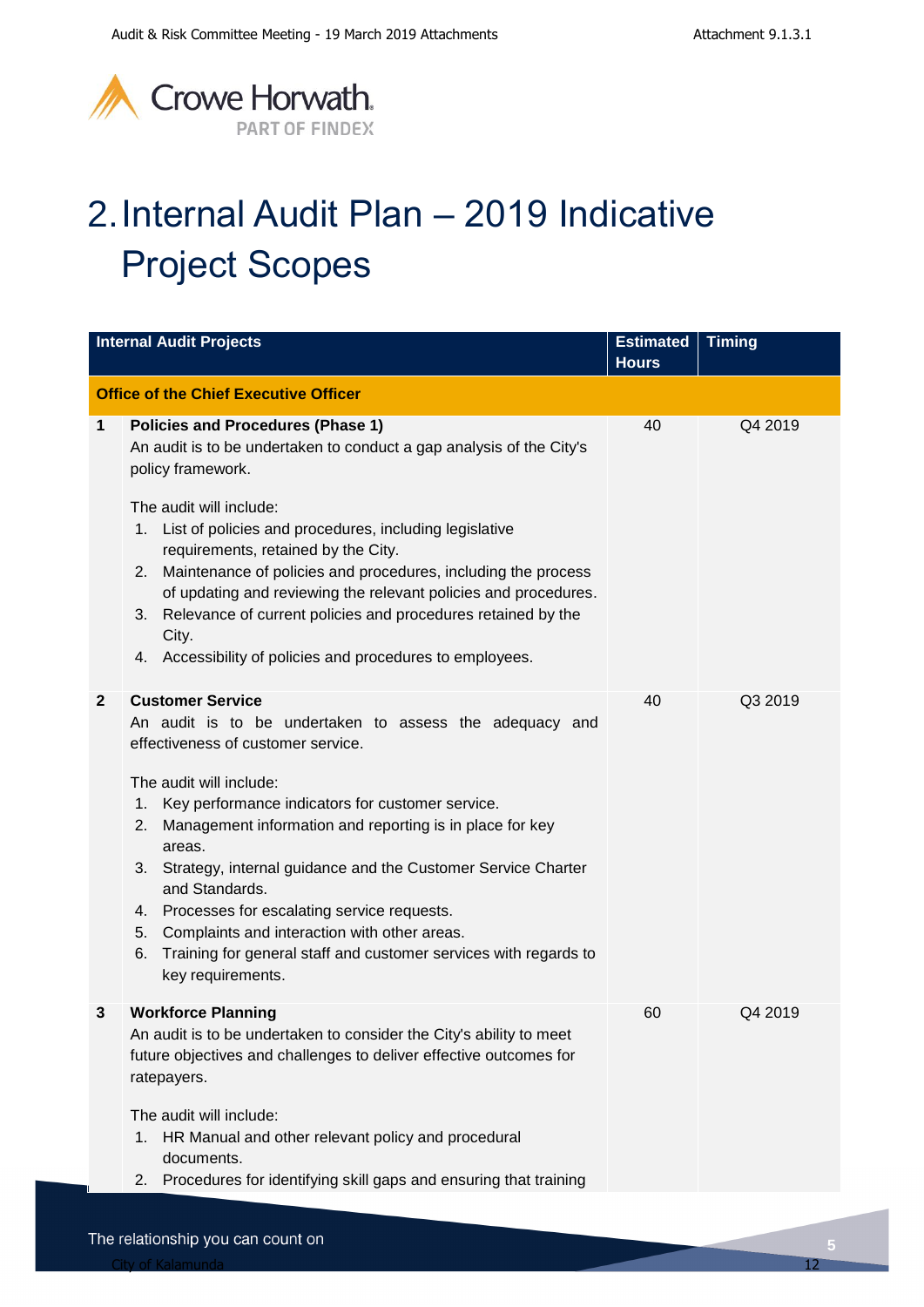

|   | <b>Internal Audit Projects</b>                                                                                                                                                                                                                                                                                                                                                                                                                                                                                                                                                                                                                                                                                                                                                                                                                                                           | <b>Estimated</b> | <b>Timing</b> |
|---|------------------------------------------------------------------------------------------------------------------------------------------------------------------------------------------------------------------------------------------------------------------------------------------------------------------------------------------------------------------------------------------------------------------------------------------------------------------------------------------------------------------------------------------------------------------------------------------------------------------------------------------------------------------------------------------------------------------------------------------------------------------------------------------------------------------------------------------------------------------------------------------|------------------|---------------|
|   |                                                                                                                                                                                                                                                                                                                                                                                                                                                                                                                                                                                                                                                                                                                                                                                                                                                                                          | <b>Hours</b>     |               |
|   | and development needs are addressed.<br>3. Succession planning.                                                                                                                                                                                                                                                                                                                                                                                                                                                                                                                                                                                                                                                                                                                                                                                                                          |                  |               |
| 4 | <b>Human Resource Management</b><br>An audit is to be undertaken to assess the effectiveness of the<br>City's HR strategies and management processes including<br>recruitment, staff retention, termination, disciplinary actions,<br>performance management, training and development.<br>The audit will include:<br>1.<br>Strategic HR plan.<br>Policies and procedures (recruitment, leave, flexible work<br>2.<br>arrangement etc).<br>Recruitment, selection and appointment processes including<br>3.<br>internal review of recruitment lessons.<br>4. Casuals and labour hire.<br>Staff on long term higher duties.<br>5.<br>Performance appraisal and management system.<br>6.<br>Training.<br>7.<br>Staff retention strategies.<br>8.<br>Grievance and disciplinary guidelines and procedures.<br>9.<br>10. Personnel records management including privacy.<br>11. Termination. | 75               | Q3 2019       |
|   | <b>Corporate Services</b>                                                                                                                                                                                                                                                                                                                                                                                                                                                                                                                                                                                                                                                                                                                                                                                                                                                                |                  |               |
| 5 | <b>Contract Management</b><br>An audit is to be undertaken to assess the adequacy and<br>effectiveness of the City's contract management processes.<br>The audit will include:<br>Alignment of procurement and contract management policies<br>1.<br>and procedures.<br>Qualitative and quantitative performance measures that have<br>2.<br>been put in place to enable the contract manager to monitor<br>and measure service delivery.<br>Performance review processes including KPIs.<br>3.<br>Compliance with commercial contract conditions.<br>4.<br>Segregation of duties.<br>5.<br>Monitoring, review and management of contractor<br>6.<br>relationships, performance and spend (including variation,<br>extensions of time, risk management, delegated financial<br>authority).<br>Downant approval process                                                                   | 60               | Q4 2019       |

**7.** Payment approval process.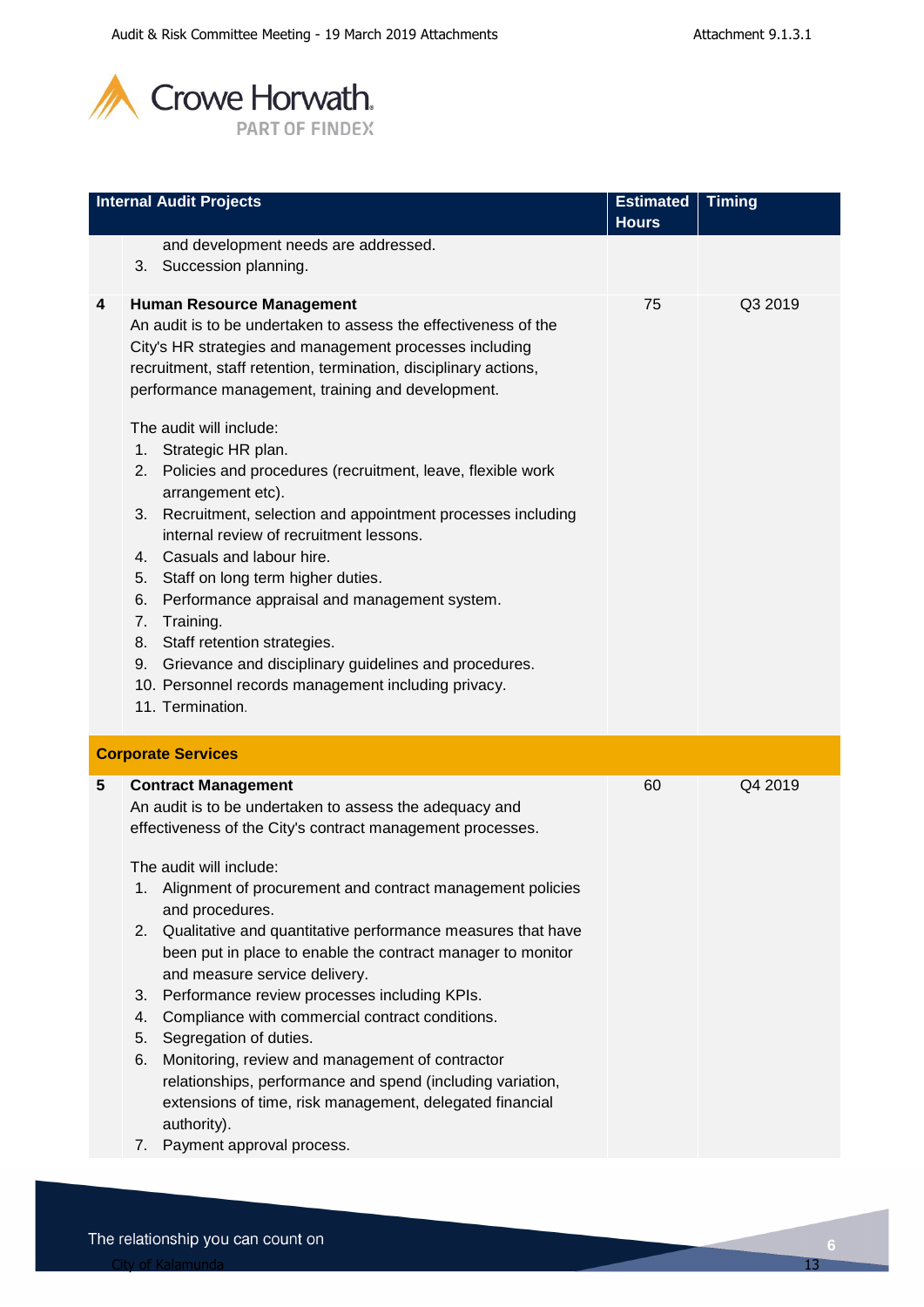

|   | <b>Internal Audit Projects</b>                                                                                                                                                                                                                                                                                                                                                                                                                                                                                                                                                                               | <b>Estimated</b> | <b>Timing</b> |
|---|--------------------------------------------------------------------------------------------------------------------------------------------------------------------------------------------------------------------------------------------------------------------------------------------------------------------------------------------------------------------------------------------------------------------------------------------------------------------------------------------------------------------------------------------------------------------------------------------------------------|------------------|---------------|
|   |                                                                                                                                                                                                                                                                                                                                                                                                                                                                                                                                                                                                              | <b>Hours</b>     |               |
|   | 8. Building and Tree maintenance contracts.                                                                                                                                                                                                                                                                                                                                                                                                                                                                                                                                                                  |                  |               |
| 6 | <b>Procurement and Tendering</b><br>An audit is to be undertaken to assess City's processes,<br>procedures, controls and activities in relation to procurement,<br>including tendering, supplier's selection, and approval.                                                                                                                                                                                                                                                                                                                                                                                  | 40               | Q2 2019       |
|   | The audit will include:<br>Tendering policies and procedures.<br>1.<br>2. The requirements and process for the preparation of tender<br>documents.<br>The processes for tender advertising, submission and<br>3.<br>receipting and securing.<br>The process of tender evaluation.<br>4.<br>Compliance with governance processes, policy and<br>5.<br>procedures.<br>Probity measures.<br>6.<br>Efficacy and integrity process, including value for money<br>7.<br>testing.<br>Internal controls designed to prevent. fraud and corruption.<br>8.<br>Authorisation and approval processes, delegations.<br>9. |                  |               |
| 7 | <b>General Financial Controls</b><br>An audit is to be undertaken to assess the effectiveness of the<br>process level controls within the financial functions.<br>The audit will include:<br>Financial management guidelines/procedures.<br>1.<br>Reconciliations.<br>2.<br>Control framework including system access controls.<br>3.<br>Electronic fund transfer security protocols.<br>4.<br>Segregation of duties including fraud management controls.<br>5.<br>Management reporting.<br>6.                                                                                                               | 40               | Q1 2019       |
| 8 | <b>Risk Management</b><br>An audit is to be undertaken to review the policies, procedures and<br>practices implemented regarding Risk Management.<br>The audit will include:<br>Compliance with governance processes.<br>1.<br>Consistency of application of risk management policy and<br>2.<br>procedures and compare to best practice.<br>Processes in place for identifying, prioritising and managing<br>3.<br>risks to acceptable levels.                                                                                                                                                              | 60               | Q1 2019       |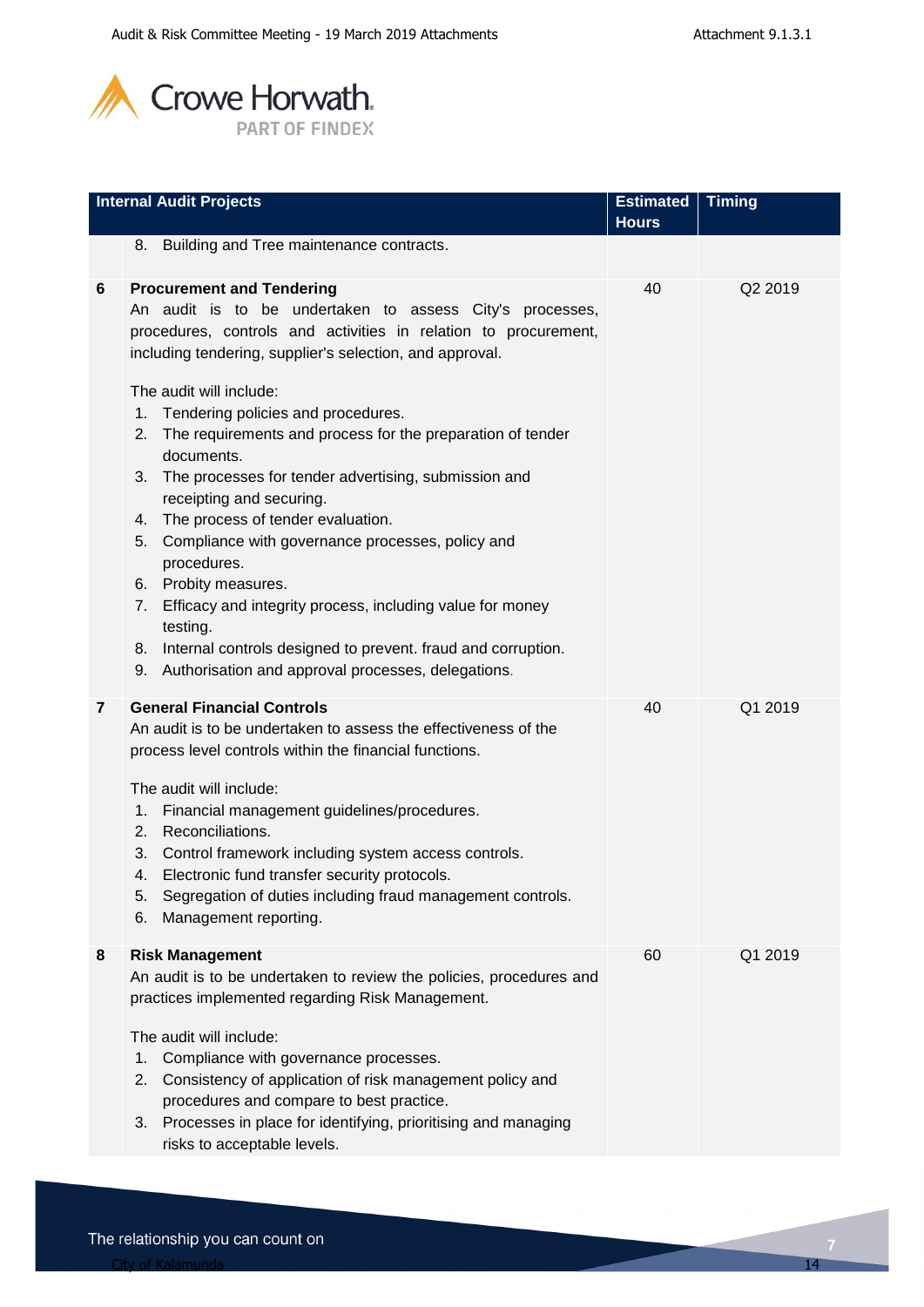

|                 | <b>Internal Audit Projects</b>                                                                                                                                                                                                                                                                                                                                                                                                                                                                                                                                                                             | <b>Estimated</b> | <b>Timing</b> |
|-----------------|------------------------------------------------------------------------------------------------------------------------------------------------------------------------------------------------------------------------------------------------------------------------------------------------------------------------------------------------------------------------------------------------------------------------------------------------------------------------------------------------------------------------------------------------------------------------------------------------------------|------------------|---------------|
|                 |                                                                                                                                                                                                                                                                                                                                                                                                                                                                                                                                                                                                            | <b>Hours</b>     |               |
|                 | 4. Risk communication, awareness and reporting.                                                                                                                                                                                                                                                                                                                                                                                                                                                                                                                                                            |                  |               |
| 9               | <b>Cyber Security</b><br>An audit is to be undertaken to assess the adequacy of security<br>measures in place to prevent security incidents occurring.<br>The audit will include:<br>1. Policy and standards in relation to access to and use of<br>information and information systems, including risk<br>governance; risk mitigation tools, monitoring, oversight and<br>response and recovery plan.<br>Process to identify key risks related to cyber security.<br>2.<br>Key IT security protocols.<br>3.<br>Training and awareness.<br>4.<br>5. System security controls.                              | 60               | Q2 2019       |
| 10 <sup>°</sup> | <b>Cloud Migration</b><br>An audit is to be undertaken to assess the adequacy and<br>effectiveness of procedures and controls internal and external over<br>the Cloud computing practices.<br>The audit will include:<br>1.<br>Risk management and compliance.<br>2.<br>Governance.<br>Delivery and Architecture (internal and external).<br>3.<br>Infrastructure Security (internal and external).<br>4.<br>Identity and Access Management (internal and external).<br>5.<br><b>Business Availability.</b><br>6.<br>IT Operations.<br>7.<br>Vendor Management.<br>8.<br><b>Business Operations.</b><br>9. | 75               | Q1 2019       |

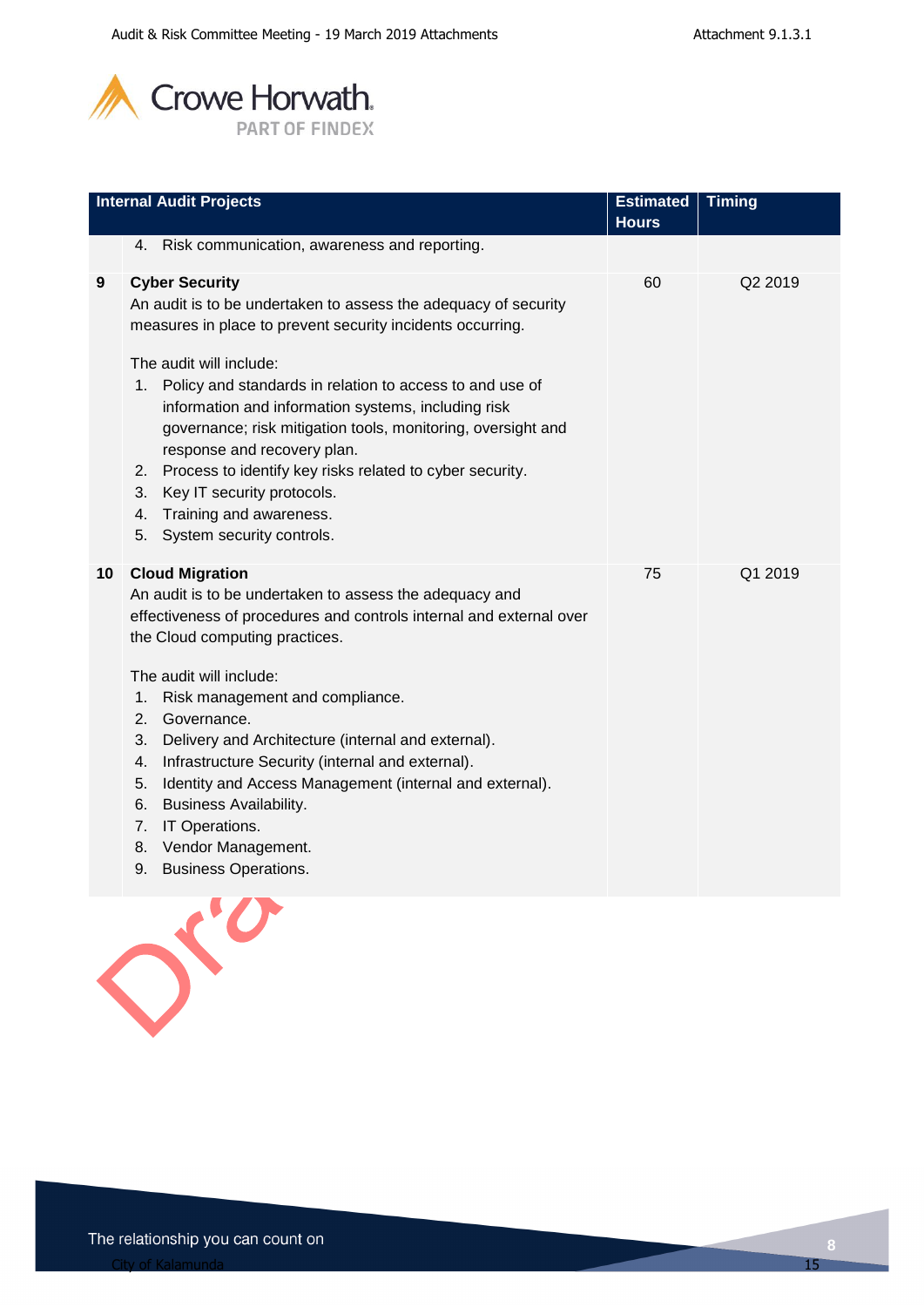

|    | <b>Internal Audit Projects</b>                                                                                                                                                                                                                                                                                                                                                                                                                                                                                                                                                                                                                                                                                                                                                                                                                                                                     | <b>Estimated</b><br><b>Hours</b> | <b>Timing</b> |
|----|----------------------------------------------------------------------------------------------------------------------------------------------------------------------------------------------------------------------------------------------------------------------------------------------------------------------------------------------------------------------------------------------------------------------------------------------------------------------------------------------------------------------------------------------------------------------------------------------------------------------------------------------------------------------------------------------------------------------------------------------------------------------------------------------------------------------------------------------------------------------------------------------------|----------------------------------|---------------|
|    | <b>Asset Services</b>                                                                                                                                                                                                                                                                                                                                                                                                                                                                                                                                                                                                                                                                                                                                                                                                                                                                              |                                  |               |
|    | <b>Sustainable Environment</b>                                                                                                                                                                                                                                                                                                                                                                                                                                                                                                                                                                                                                                                                                                                                                                                                                                                                     |                                  |               |
| 11 | An audit is to be undertaken to assess the adequacy and<br>effectiveness of the City's environmental policies, process and<br>activities.<br>The audit will include:<br>Environmental strategy and plan.<br>1.<br>Processes and practices adopted to understand and to<br>2.<br>manage future climate variability.<br>Status of the strategic initiatives performed around the ability<br>3.<br>of the business to adapt to climate variability and whether<br>these processes are embedded across the City.<br>Status of previous strategies and climate change scenarios.<br>4.<br>Cross-divisional responsibilities.<br>5.<br>Planning policy review and how decision making takes into<br>6.                                                                                                                                                                                                   | 75                               | Q2 2019       |
|    | account biodiversity profile of the City.                                                                                                                                                                                                                                                                                                                                                                                                                                                                                                                                                                                                                                                                                                                                                                                                                                                          |                                  |               |
|    | <b>Development Services</b>                                                                                                                                                                                                                                                                                                                                                                                                                                                                                                                                                                                                                                                                                                                                                                                                                                                                        |                                  |               |
| 12 | <b>Business Continuity Planning (BCP) and Disaster Recovery</b><br>(DR)<br>An audit is to be undertaken to review the adequacy of the various<br>processes that have been put in place within the City, to manage<br>and control the BCP and DR processes. This review will be<br>undertaken utilising ISO 22301:2012 Societal Security: Business<br>continuity management systems framework.<br>The audit will include:<br>1. Definition and accuracy of the BCP and DR objectives.<br>Coverage of the BCP and DR Plans.<br>2.<br>Benchmark against best practices.<br>3.<br>Organisational roles, responsibilities and authorities.<br>4.<br>Communication, training and awareness of the plan.<br>5.<br>Business impact analysis and development of the plans.<br>6.<br>On-going evaluation of the plan including exercising and<br>7.<br>testing.<br>Continuous Improvement of the plan.<br>8. | 120                              | Q3 2019       |
|    |                                                                                                                                                                                                                                                                                                                                                                                                                                                                                                                                                                                                                                                                                                                                                                                                                                                                                                    |                                  |               |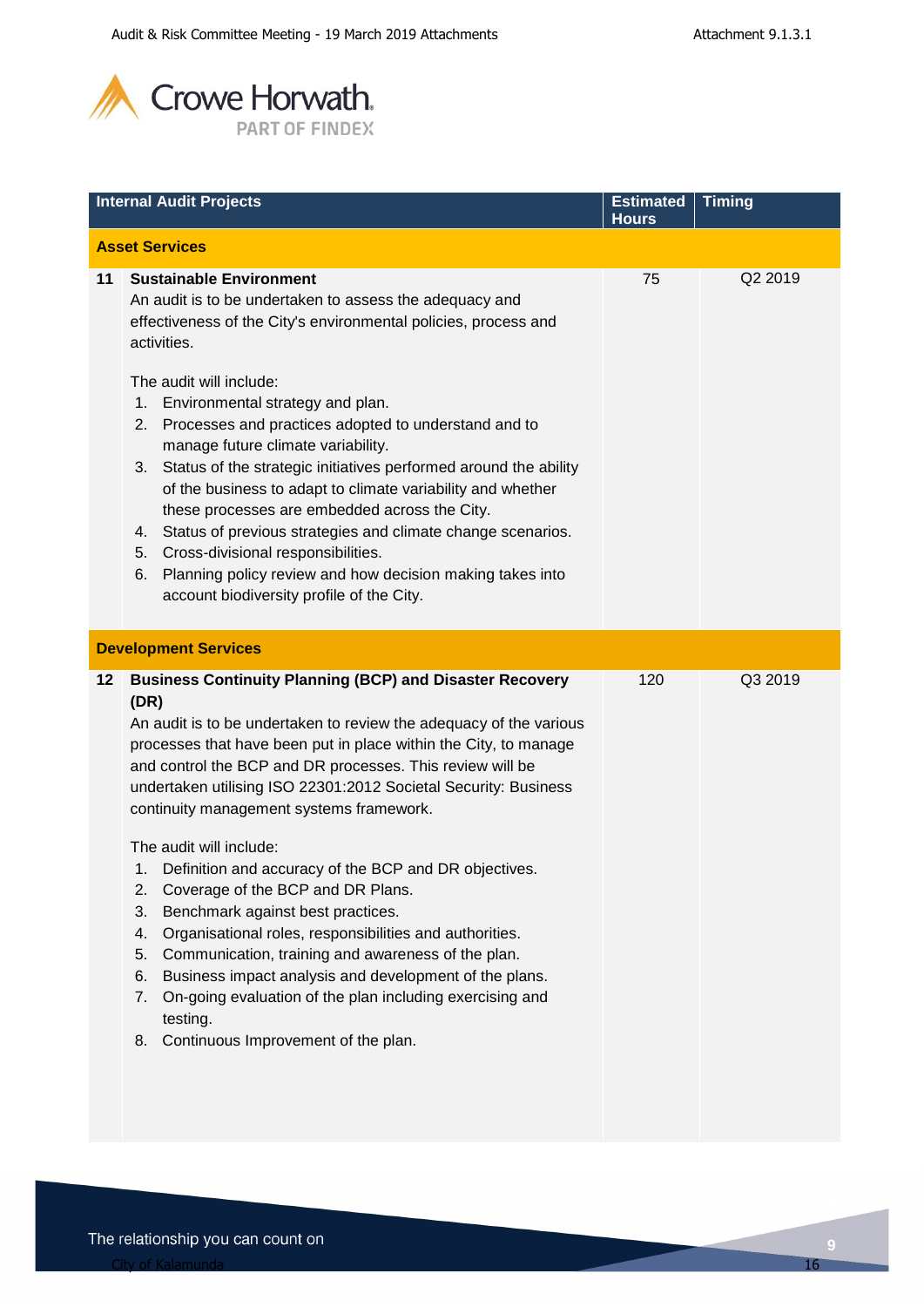

|    | <b>Internal Audit Projects</b>                                                                                                                                                                                                                                                                                                                                                                                                                                                                                                                                                                                                                                      | <b>Estimated</b>   | <b>Timing</b> |
|----|---------------------------------------------------------------------------------------------------------------------------------------------------------------------------------------------------------------------------------------------------------------------------------------------------------------------------------------------------------------------------------------------------------------------------------------------------------------------------------------------------------------------------------------------------------------------------------------------------------------------------------------------------------------------|--------------------|---------------|
| 13 | <b>Bushfire Management</b><br>An audit is to be undertaken to:<br>Assess the current controls, processes and policies to ensure<br>π<br>the operation of a safe and effective bushfire management<br>service for prevention/mitigation and preparedness;<br>Establish if responsibilities for the City in relation to the Bush<br>п<br>Fire Act (1954) have been complied with, in particular, the<br>Chief Bush Fire Control Officer (CBFCO) role and other<br>associated responsibilities in respect of prevention/mitigation<br>and preparedness.                                                                                                                | <b>Hours</b><br>40 | Q1 2019       |
|    | The audit will include:<br>1.<br>Stakeholder engagement including MOUs and agreements<br>with stakeholders such as DFES, Water Corporation, etc.<br>Bushfire management plan.<br>2.<br>Inspection regime.<br>3.<br>Staff training.<br>4.<br>Volunteers.<br>5.<br>Risk assessment.<br>6.<br>Roles and responsibilities.<br>7.<br>Review efficacy of education/community awareness.<br>8.                                                                                                                                                                                                                                                                             |                    |               |
| 14 | <b>Emergency Management</b><br>An audit is to be undertaken to assess the adequacy of the policies,<br>procedures and practices implemented by the City in relation to<br>emergency management.<br>The audit will include:<br>Development/existence of the Emergency Plan.<br>1.<br>Documentation and Communication of the Emergency<br>2.<br>Management Plan.<br>Notification and mobilisation procedures.<br>3.<br>Management of vulnerable persons.<br>4.<br>Training for staff including testing of the plan.<br>5.<br>Debriefing and feedback procedures.<br>6.<br>Record keeping.<br>7.<br>Integration with other community organisations and services.<br>8. | 40                 | Q2 2019       |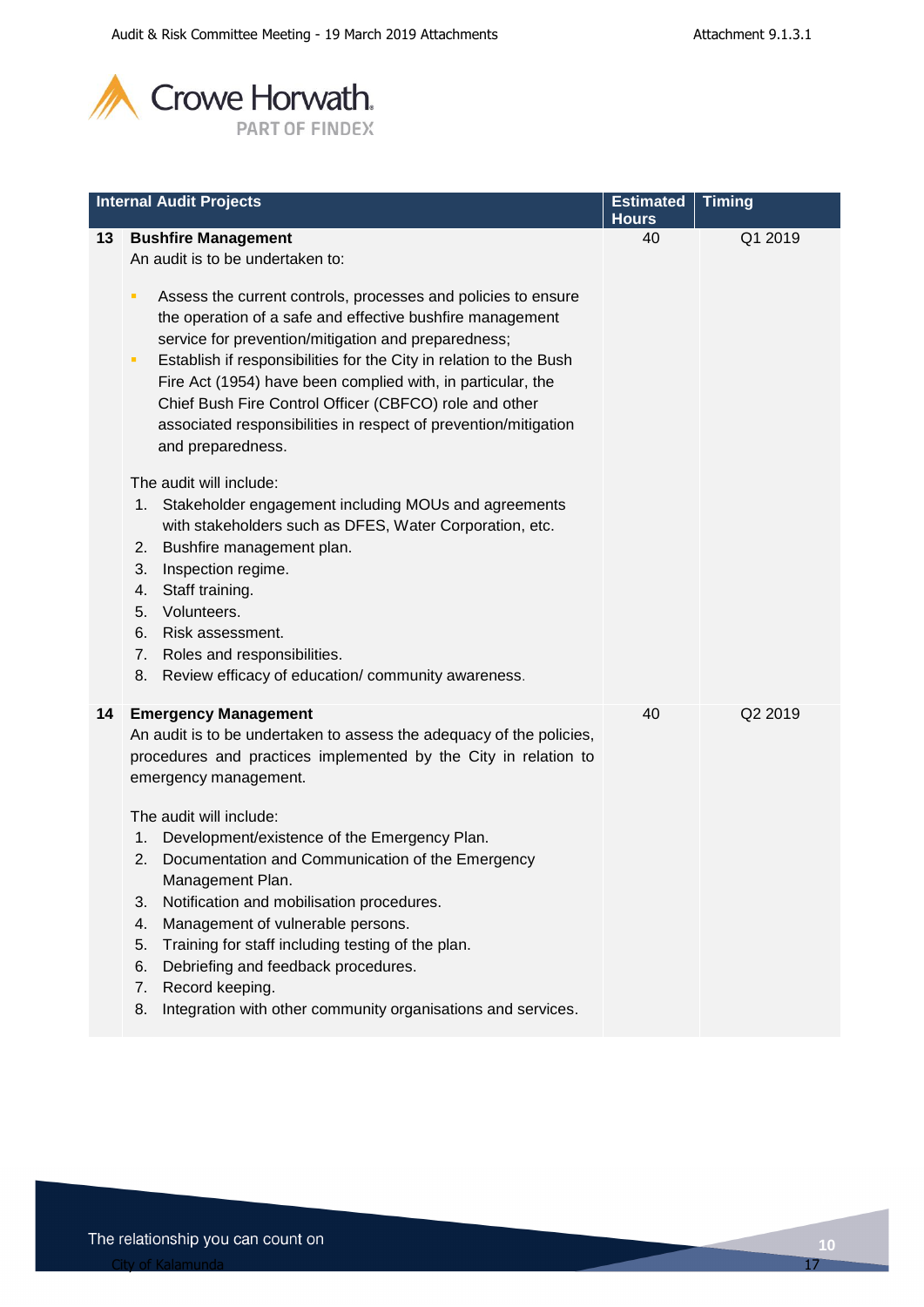

# <span id="page-10-0"></span>Appendix 1 – Amendments to the Internal Audit Plan

In consultation with the Manager Financial Services, the following Internal Audits have been deferred.

Deferred Internal Audits from 2019 to 2020

|              | <b>Internal Audit Projects</b>                                                                                                                                                                                                                                                                                                                                                                                                                                                                                                                                                                                                                                               | <b>Estimated</b><br><b>Hours</b> | <b>Timing</b>     |
|--------------|------------------------------------------------------------------------------------------------------------------------------------------------------------------------------------------------------------------------------------------------------------------------------------------------------------------------------------------------------------------------------------------------------------------------------------------------------------------------------------------------------------------------------------------------------------------------------------------------------------------------------------------------------------------------------|----------------------------------|-------------------|
|              | <b>Office of the Chief Executive Officer</b>                                                                                                                                                                                                                                                                                                                                                                                                                                                                                                                                                                                                                                 |                                  |                   |
| $\mathbf 1$  | * Policies and Procedures (Phase 2)<br>An audit is to be undertaken to assess the extent of the City's<br>compliance with key policies and procedures.<br>The audit will include a review of the City's Policy Management<br>Framework.                                                                                                                                                                                                                                                                                                                                                                                                                                      | 75                               | *Deferred - 2020  |
| $\mathbf{2}$ | <b>Corporate Governance</b><br>An audit is to be undertaken to assess the effectiveness and<br>adequacy of the City's corporate governance framework that is used<br>to manage the relationships between elected members and the<br>City's management.<br>The audit will include:<br>Documentation and recording of council decisions.<br>1.<br>Monitoring, reporting and tracking of implementation.<br>2.<br>Accuracy, relevance, and timeliness of reporting.<br>3.<br>Management verification and approval of completed actions.<br>4.<br>Notice of motions.<br>5.<br>Officer's reports.<br>6.<br>Training for elected members.<br>7.<br>Cultural risk assessment.<br>8. | 40                               | **Deferred - 2020 |
| 3            | <b>Advisory Committee</b><br>An audit is to be undertaken to assess the effectiveness of the<br>Advisory Committee.<br>The audit will include:<br>Charter / mandate / terms of reference.<br>$1_{-}$<br>2. Structure and compositions.<br>3.<br>Governance and formality including agenda and minutes.                                                                                                                                                                                                                                                                                                                                                                       | 40                               | **Deferred - 2020 |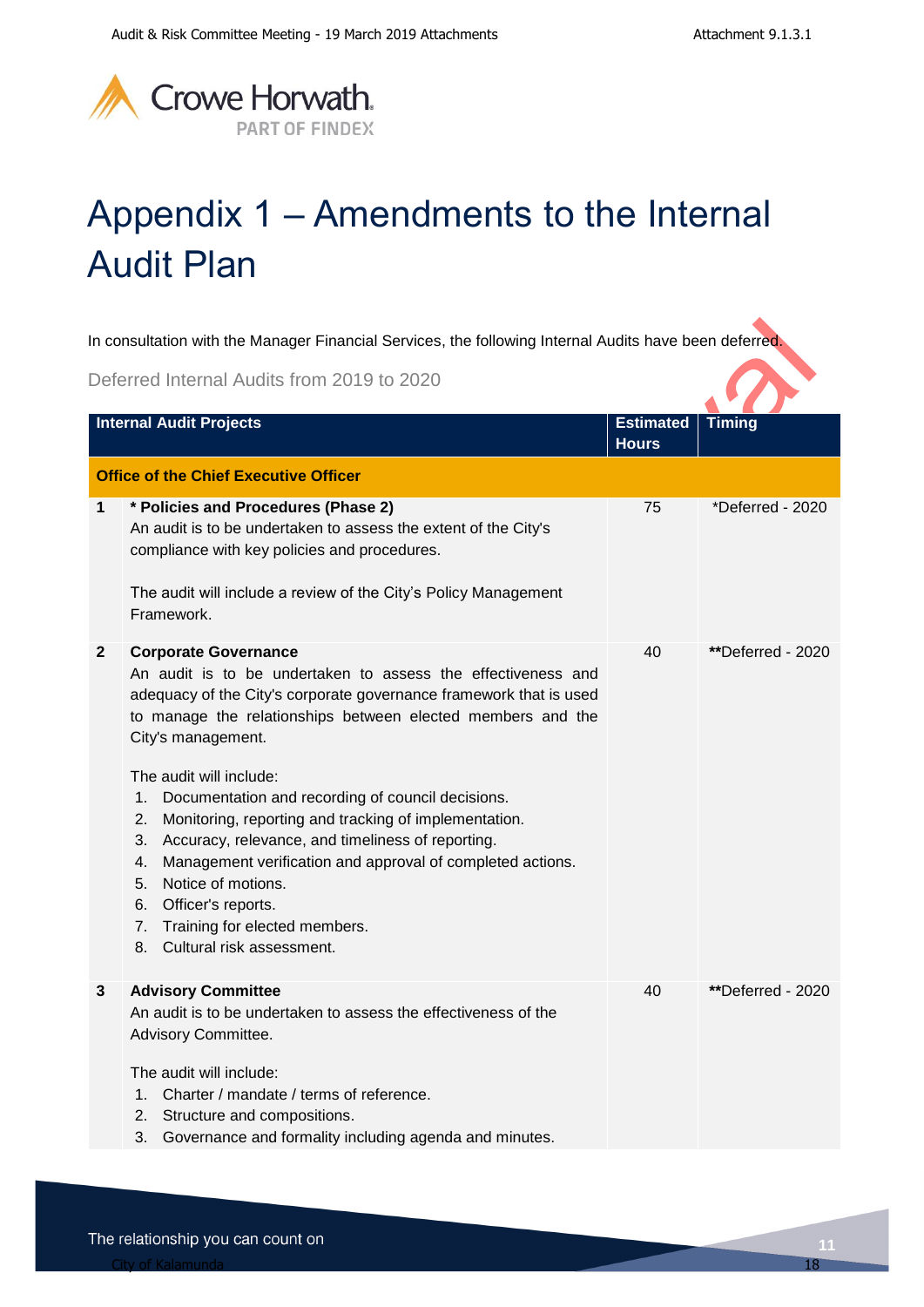

| <b>Internal Audit Projects</b>                                                                                                                                                                                                                                                                                                                                                                                                                                                                                                            | <b>Estimated</b> | <b>Timing</b>     |
|-------------------------------------------------------------------------------------------------------------------------------------------------------------------------------------------------------------------------------------------------------------------------------------------------------------------------------------------------------------------------------------------------------------------------------------------------------------------------------------------------------------------------------------------|------------------|-------------------|
|                                                                                                                                                                                                                                                                                                                                                                                                                                                                                                                                           | <b>Hours</b>     |                   |
| Reporting structure.<br>4.<br>Meetings including frequency and attendance.<br>5.<br>Tracking of recommendations and reporting of implementation<br>6.<br>of outcomes.                                                                                                                                                                                                                                                                                                                                                                     |                  |                   |
| 4<br>Advocacy<br>An audit is to be undertaken to review the adequacy and<br>effectiveness of the City's advocacy activities.<br>The audit will include:<br>Advocacy plan and strategy.<br>1.<br>Policy and guidelines.<br>2.<br>Code of Conduct.<br>3.<br>Reporting and monitoring.<br>4.<br>Measurement of output and outcomes.<br>5.                                                                                                                                                                                                    | 40               | **Deferred - 2020 |
| <b>Business Unit Review</b><br>5<br>An audit is to be undertaken to assess the efficiency and<br>effectiveness of Business Unit.<br>The audit will include:<br>Objectives of business unit and alignment with the City's<br>1.<br>business plan.<br>Performance monitoring and reporting including KPIs.<br>2.<br>Business unit plan.<br>3.<br>Roles and responsibilities.<br>4.<br>Policies and Procedures.<br>5.<br>6.<br>Systems and processes.<br>Records management.<br>7.<br>Risk management.<br>8.<br>Regulatory compliance.<br>9. | 75               | **Deferred - 2020 |

#### **Note:**

**\* The City is deferring the** *Policies and Procedures (Phase 2)* **internal audit to 2020 as the** *Policies and Procedures (Phase 1)* **internal audit will be performed as part of the 2019 Internal Audit Plan.** 

\*\* The City is deferring these internal audits based on current risk priorities and will reconsider the risk profile of these items in the next calendar year.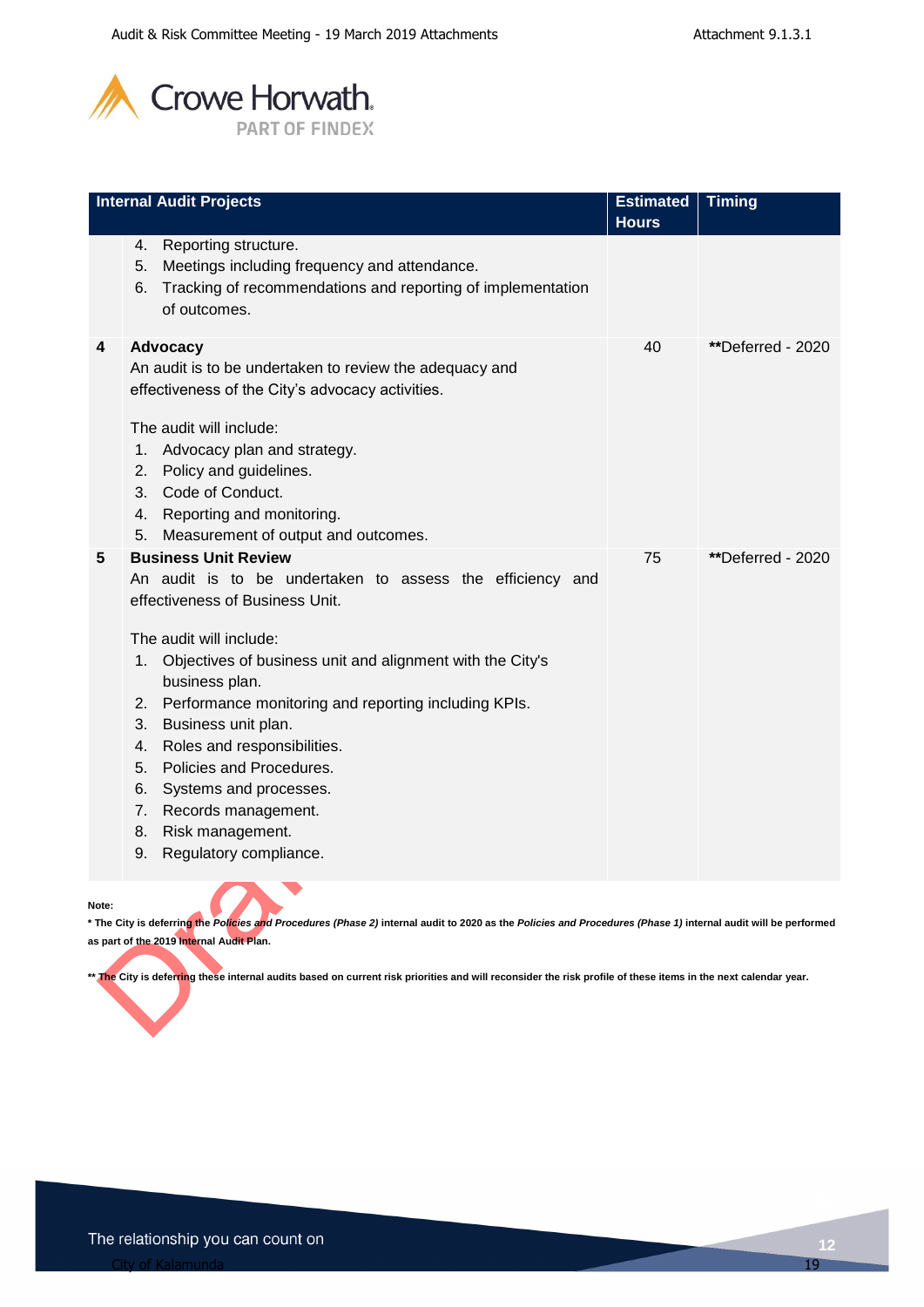

### Internal Audits moved from 2020 to 2019.

|             | <b>Internal Audit Projects</b>                                                                                                                                                                                                                                                                                                                                                                                                                                                                                                                                                                                                                                                                                                                                                                                                                                      | <b>Estimated</b><br><b>Hours</b> | <b>Timing</b> |
|-------------|---------------------------------------------------------------------------------------------------------------------------------------------------------------------------------------------------------------------------------------------------------------------------------------------------------------------------------------------------------------------------------------------------------------------------------------------------------------------------------------------------------------------------------------------------------------------------------------------------------------------------------------------------------------------------------------------------------------------------------------------------------------------------------------------------------------------------------------------------------------------|----------------------------------|---------------|
|             | <b>Office of the Chief Executive Officer</b>                                                                                                                                                                                                                                                                                                                                                                                                                                                                                                                                                                                                                                                                                                                                                                                                                        |                                  |               |
| $\mathbf 1$ | * Occupational Health and Safety (OHS) (Part 1)<br>An audit is to be undertaken to assess the City's compliance with<br>measures implemented in connection to OHS requirements and<br>safe working practices.<br>The audit will include:<br>Safety Management Plan and related policies, procedures,<br>1.<br>templates, tools and guidelines.<br>Appointment of Safety Coordinator and Safety Advisors.<br>2.<br>OHS induction training.<br>3.<br>Annual Work Plan.<br>$4_{-}$<br>Review Tool box meeting.<br>5.<br>Review OHS certification.<br>6.<br>OHS Legislation and compliance.<br>7.<br>OHS Reporting.<br>8.<br>OHS Audits.<br>9.<br>10. OHS Management Systems.<br>11. Pre-employment medicals.<br>12. Drug and alcohol testing.<br>13. Inspections. Ergonomic assessments.<br>14. Safety Committee meetings.<br>15. Fitness for work.<br>16. HR Metrics. | 60                               | Q2 2019       |
|             |                                                                                                                                                                                                                                                                                                                                                                                                                                                                                                                                                                                                                                                                                                                                                                                                                                                                     |                                  |               |

**Note:**

**\* The City decided to bring forward the** *Occupational Health and Safety* **internal audit from the 2020 Internal Audit Plan and to include it into the 2019 Internal Audit Plan, however this internal audit will be divided into two phases. Only** *Phase 1* **will be performed as part of the 2019 Internal Audit Plan.**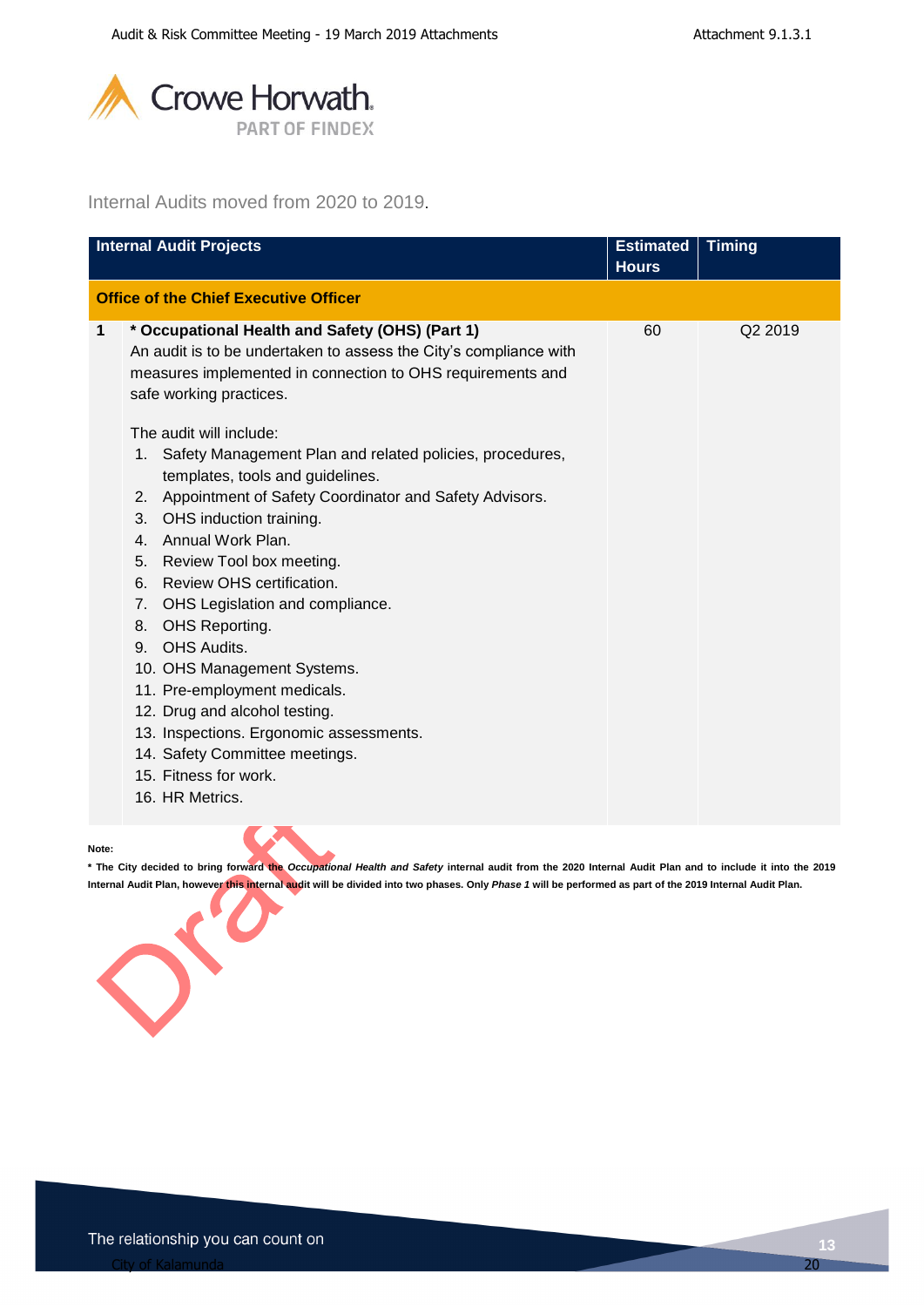

|                    | <b>Internal Audit Projects</b>                                                                                                                                                                                                                                                                                                                                                                                                                                                                            | <b>Estimated</b><br><b>Hours</b> | <b>Timing</b> |
|--------------------|-----------------------------------------------------------------------------------------------------------------------------------------------------------------------------------------------------------------------------------------------------------------------------------------------------------------------------------------------------------------------------------------------------------------------------------------------------------------------------------------------------------|----------------------------------|---------------|
|                    | <b>Corporate Services</b>                                                                                                                                                                                                                                                                                                                                                                                                                                                                                 |                                  |               |
| $\overline{2}$     | ** ICT Governance<br>An audit is to be undertaken to assess the adequacy of procedures<br>and controls over the IT governance practices.<br>The audit will include:<br>ICT plan and strategy.<br>1.<br>Business planning including budget.<br>2.<br>Risk assessment.<br>3.<br>Organisational hierarchy and responsibilities.<br>4.<br>Service agreement with outsourced service providers.<br>5.<br>Resourcing - roles and responsibilities, capabilities.<br>6.<br>Reporting.<br>7.<br>8. Recovery plan. | 75                               | Q3 2019       |
| Note:<br>the City. | ** The City decided to include the ICT Governance internal audit into the 2019 Internal Audit Plan as it is a focus area for the OAG and poses a high risk to<br>$\sigma^{(0)}$                                                                                                                                                                                                                                                                                                                           |                                  |               |